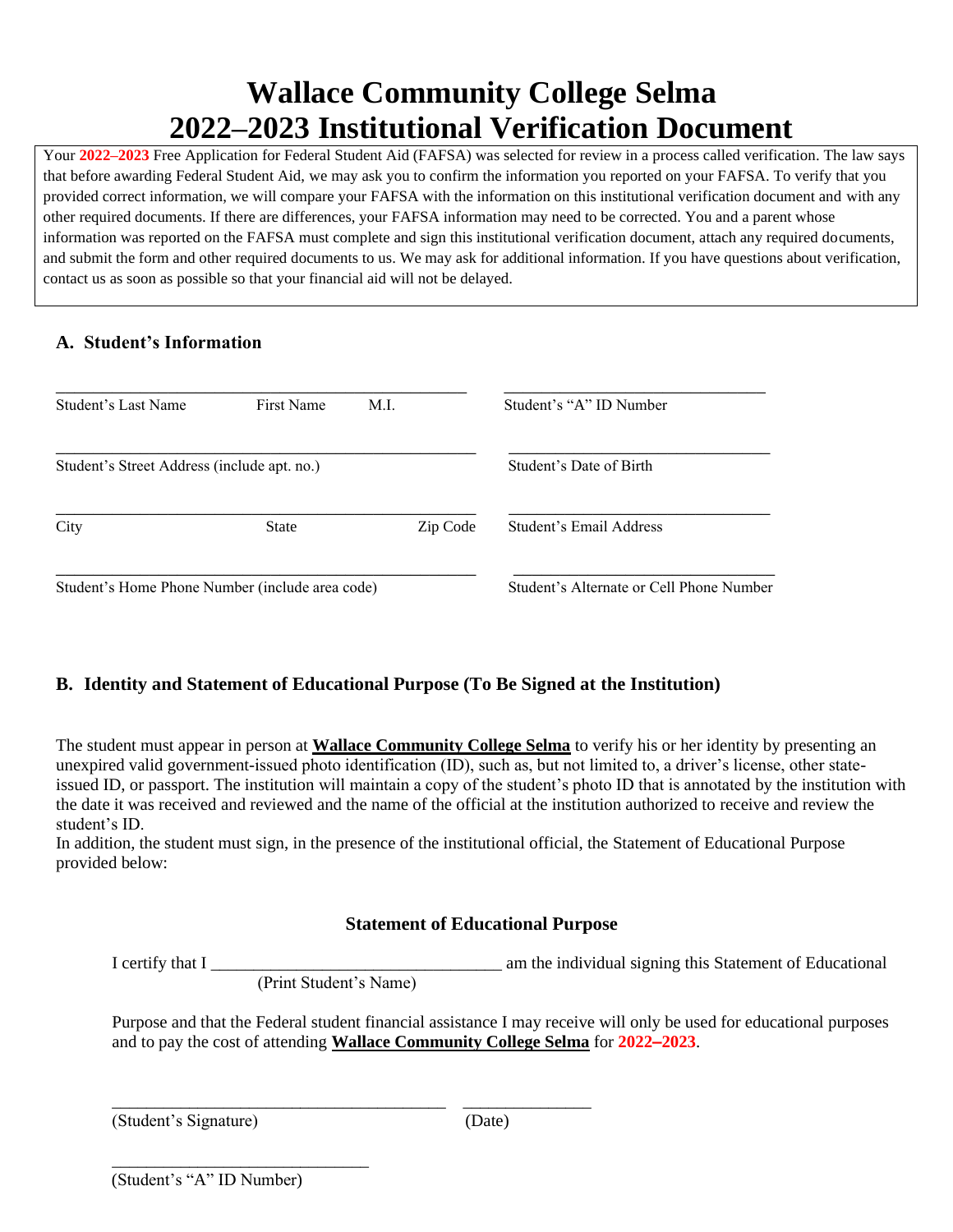**Or**

### **C. Identity and Statement of Educational Purpose (To be signed in the presence of a Notary)**

If the student is unable to appear in person at **Wallace Community College Selma** to verify his or her identity, the student must provide to the institution:

- (1) A copy of the unexpired valid government-issued photo identification (ID) that is acknowledged in the notary statement below, or that is presented to a notary, such as, but not limited to a driver's license, other state-issued ID, or passport; and
- (2) The original Statement of Educational Purpose provided on the following page, which must be notarized. If the notary statement appears on a separate page than the Statement of Educational Purpose, there must be a clear indication that the Statement of Educational Purpose was the document notarized.

#### **Statement of Educational Purpose**

I certify that I \_\_\_\_\_\_\_\_\_\_\_\_\_\_\_\_\_\_\_\_\_\_\_\_\_\_\_\_\_\_\_\_\_\_\_\_\_am the individual signing this Statement of Educational Purpose

(Print Student's Name)

\_\_\_\_\_\_\_\_\_\_\_\_\_\_\_\_\_\_\_\_\_\_\_\_\_\_\_\_\_\_\_\_\_\_\_\_\_\_\_\_\_ \_\_\_\_\_\_\_\_\_\_\_\_\_\_\_

and that the Federal student financial assistance I may receive will only be used for educational purposes and to pay the cost of attending **Wallace Community College Selma** for **2022–2023**.

(Student's Signature) (Date)

(Student's "A" ID Number)

\_\_\_\_\_\_\_\_\_\_\_\_\_\_\_\_\_\_\_\_\_\_\_\_\_\_

#### **Notary's Certificate of Acknowledgement**

| (Date)                                                                                          | (Notary's name)                             |                    |
|-------------------------------------------------------------------------------------------------|---------------------------------------------|--------------------|
|                                                                                                 |                                             |                    |
| (Printed name of signer)                                                                        |                                             |                    |
| on the basis of satisfactory evidence of identification                                         |                                             |                    |
|                                                                                                 | (Type of unexpired government-issued photo) |                    |
|                                                                                                 | ID provided)                                |                    |
| to be the above-named person who signed the foregoing instrument.                               |                                             |                    |
| WITNESS my hand and official seal<br>(seal)                                                     |                                             |                    |
|                                                                                                 |                                             | (Notary signature) |
| My commission expires on $\frac{1}{\sqrt{1-\frac{1}{2}}}\left\lfloor \frac{1}{2} \right\rfloor$ |                                             |                    |
| (Date)                                                                                          |                                             |                    |